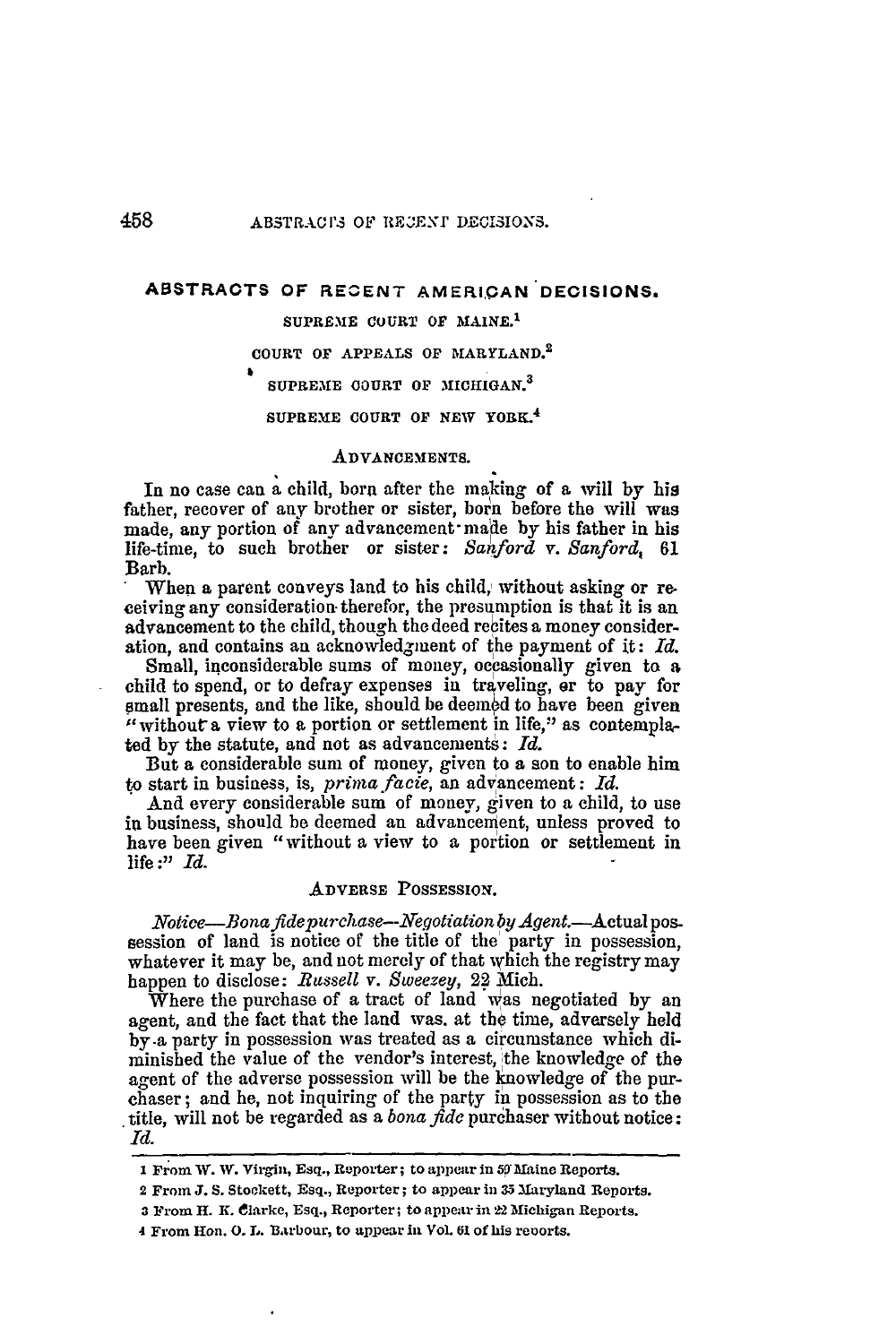#### **ASSESSORS AND ASSESSMENT.**

*Pr iperty of a Corporation.*—Where assessors assessed the real estatt of a corporation at \$125,000, and on application refused to correvt the assessment, although the highest valuation fixed for such real estate, by the uncontradicted evidence before them, was but \$15,000, *held* that they should have corrected the assessment by stiking **out** the sum of \$125,000, as the valuation of the real estate, and inserting the sum of \$45,000 in its place: *The People ex rel, The American Linen Thread Company v. Howland ef al.,* 61 Barb.

**Held** *also* that after having deducted fiom the amountof capital paid in, or secured, such sum of \$45,000, for the value of the real estate, it was proper for the assessors- to assess the remaining capital as personal estate, at its actual value as shown by the evideuce before them: *Id.*

Assessors act in a judicial capacity, in hearing parties aggrieved, and must be governed by the evidence presented to them **on** au application to correct the assessment: *Id.* 

Where, upon au application to correct an assessment, there is no evidence before the assessors, on the subject of the value of the real estate assessed, except the affidavits produced by the owner, they, if uncontroverted, must he considered controlling and con $l$ usive:  $Id.$ .

# BILLS AND NOTES-See *Trover*.

Action-*--Indorser against Maker for Money paid*---*When cause cf action accrues.*—When the first indorser of a negotiable promissory note has been compelled to pay it, by a judgment in a suit commenced prior to the intervention of the statute of limitations, he may recover the amount of the note of the maker in an action :r money paid: *Godfrey vs. Bice,* **59** Me.

The cause of action, in such case, accrues when the payment is made: *Id.*

Thus, in May, 1859, the defendant gave his negotiable promissory note payable on time, to the plaintiff's intestate, who indorsed it to a third person who indorsed it and got it discounted. The note'went to protest, and the indorsers were seasonably notified. The latter indorser sued the former, and recovered judgment in October, 1870, for the amount of the note.- After paying the :udgment, the former indorser brought this action for money paid. *Held*, that the action was maintainable; and that the cause of action accrued when the payment was made: *Id.*

 $\emph{Valiidity—}$  Usury.—When a draft is an accommodation one--. that is, lent without consideration-it has no validity till it reaches the bands of a *bona fide* holder for value; and if the first transfer of it be tainted with *usury,* the paper will be void in the hands of any subsequent holder: *Howe v. Potter et al,* 61 Barb.

But these rules have no application to a case where there was a consideration for the draft sued on, when it was first issued, and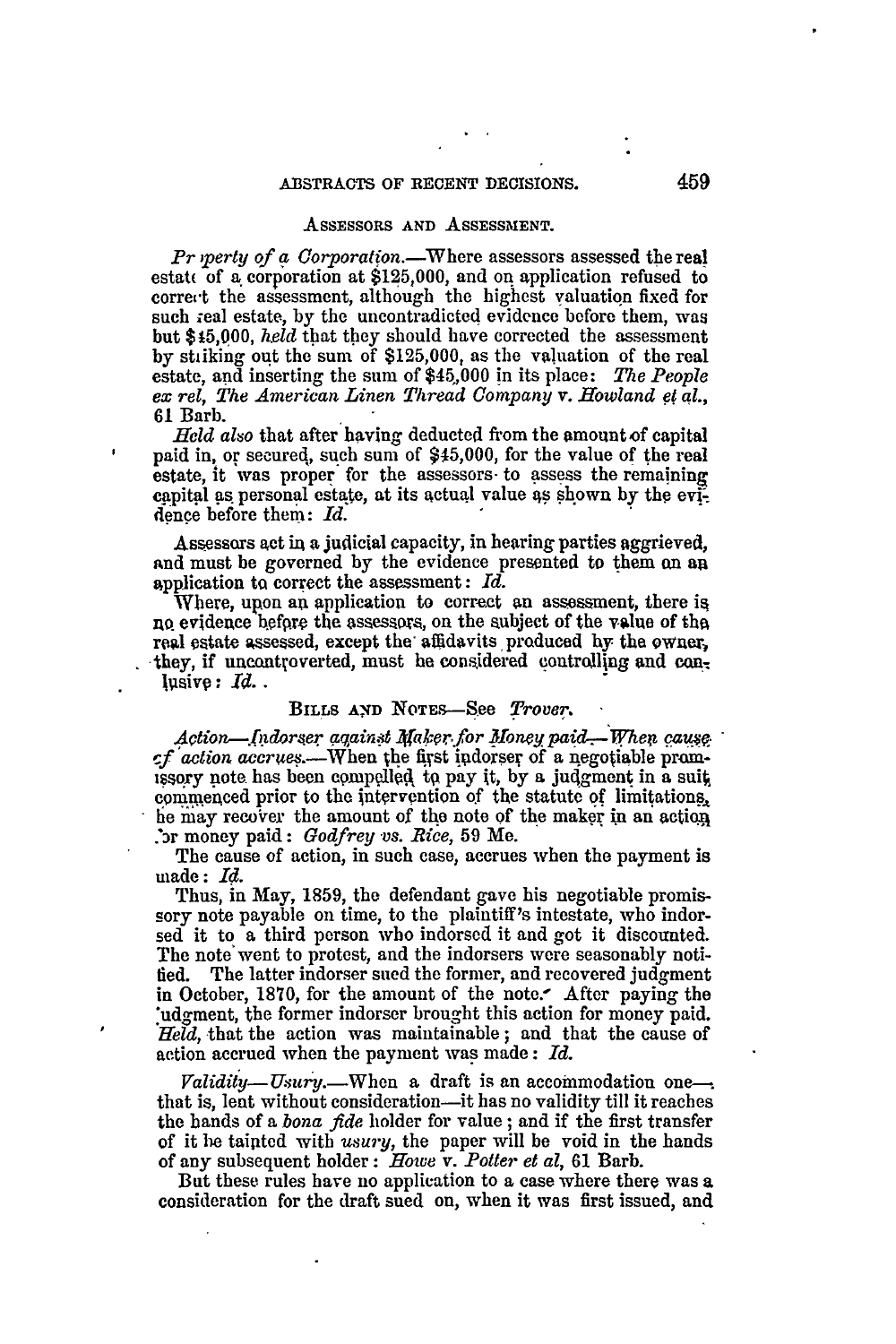the transaction was not one which made the transfer to the plaintiff a usurious one: *Id.*

*Consideration-Bonafide Holder.-Where,* in an action upon a draft, the defendants claim that there was a misrepresentation as to the value of the property forming the consideration, and that therefore they offered to return it, and demanded back the draft, that does not make out the case of a draft given without any conconsideration, as a mere accommodation. On the contrary, it shows that there was some consideration; and when that is so, *a bona fide* purchaser, no matter what sum be given for it, may recover: *Id.*

## CONSTITUTIONAL LAw-See *Corporation.*

*Mandamus- Corporations--Rights of, and Proceedings against, members.-A* voluntary society, incorporated, may be compelled by *mandamus* to restore to one of its members a substantial right of which he had been deprived by the action of the society, in violation of its constitution: People ex rel. Koehler v. Mechanics' *Aid Society,* 22 Mich.

When the constitution of a voluntary society, which is also a corporation, makes "slander against the society" by a member an offense for which he may be fined or expelled, it will be held that an offense something analogous to the common-law offense of slander, as applicable to individuals, is intended; and, in a proceeding to enforce such **a** provision, unless the words charged to be slanderous are set forth, it cannot be known whether there is any jurisdiction to make the inquiry; and, as corporations are bound to keep records, the proceedings necessary to authorize action against an accused member must appear of record. A written charge, therefore, upon the records of the society, showing an offense within the meaning of the constitutional provision, is necessary to sustain the jurisdiction to proceed upon it: *Id.*

#### **DEED.**

#### **DEBTOR AND CREDITOR--See** *Husband and Wife.*

*Evidence.-Record.-Description.-It* is no objection to the admission **of a** deed in evidence on the trial of an ejectment suit, that it was not recorded until after the commencenent of the suit: *Bussell v. Sweezey,* 22 Mich.

A deed of a parcel of land described by the.subdivision and number of the section, and the number of the township and range, although not specifying the county or state, is not void for uncertainty: *Id.*

#### **ESTOPPEL.**

The principle that when a person has induced another to act upon his statements or admissions, made fori that purpose, he is concluded from asserting the truth against such statements and admissions, has been often applied in actions relating to real property: *Finnegan v. Caraher,* 61 Barb.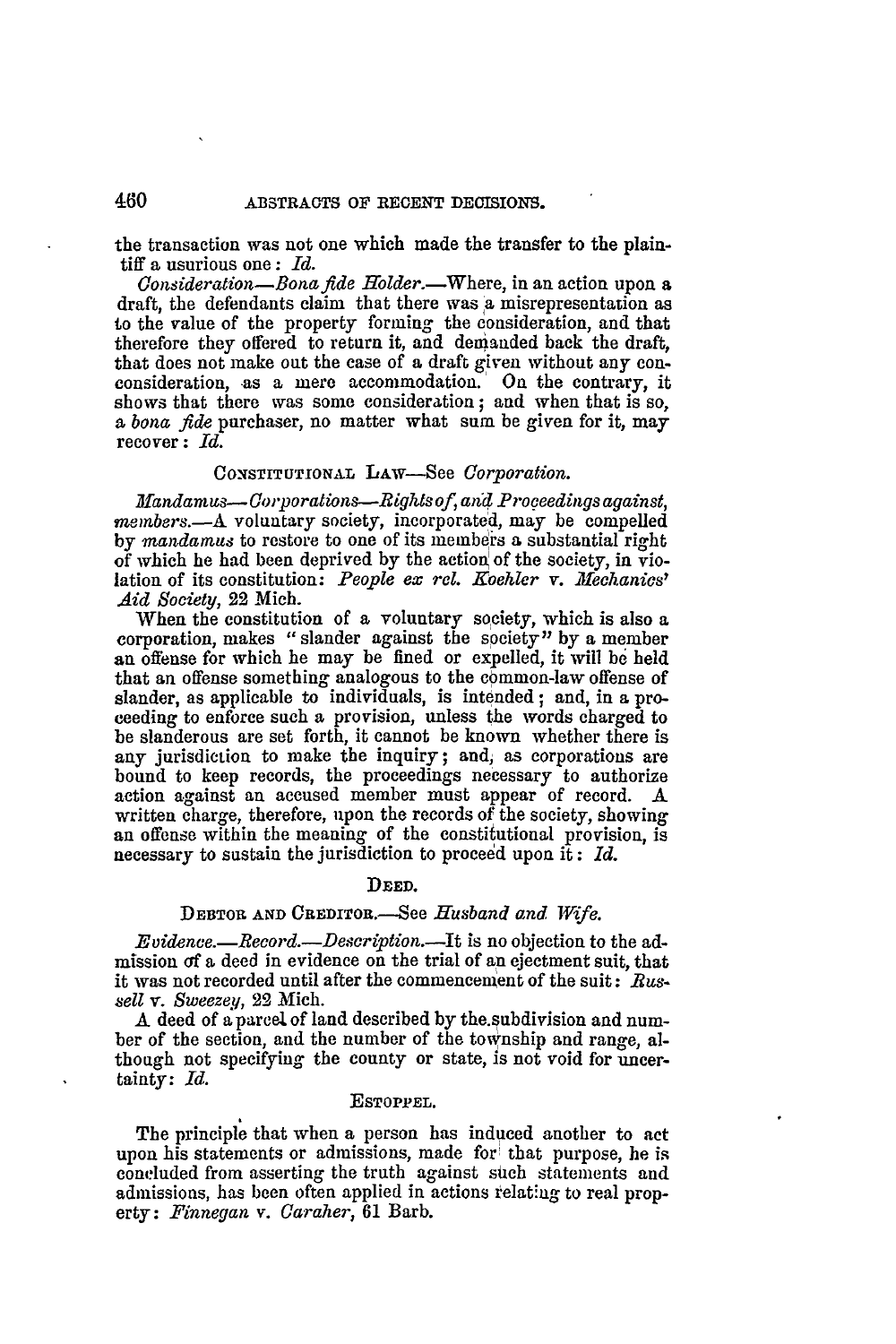In an action of ejectment it appeared in evidence that the defendant, at the time the summons and complaint were served upon him, being then upon the premises, told the person serving the papers, in substance, that he lived in, or was in possession of the house, and service was made upon the faith of the statement. *Held* that the defendant was estopped from denying that he was in actual ccupation at the commencement of the action: *Id.*

## EVIDENCE.-See *Criminal Law.*

*A* press copy of a letter is not legal and admissible evidence, in the absence of notice to the opposite party to produce the original, and of any admission or proof that it had ever been received by him: *Marsh* v. *Hand,.35* **Md.**

A press copy of a letter, without being submitted to the inspection of the plaintiffs' counsel, was offered in evidence, and partially read by the defendant's counsel to the jury, without objection from the plaintiffs, who then objected to the reading of the balance. *Held,* that the objection having been interposed in good faith and with reasonable diligence, was made in due time, and the evidence aot.being legally admissible, should have been excluded: *Id.*

*Construction of.*--Upon the defendant's written guaranty of the following tenor-" Oct. 14, 1860, Let the bearer buy merchandise to the amount of two or three hundred dollars, on six months, and I will see you paid," the plaintiffs sent to the bearer merchandise to the amount of two hundred and thirty dollars and thirty cents, and in November and December following, one hundred and ten dollars' worth more. *Bleld,* that the defendant's liability was limited to the first bill of goods: *Reed v. Fish*, 59 Me.

# - **HUSBAIND AND** WIE.--See *Criminal Law.*

*Assignment by a wife fa policy of Insuranoe upon her Husband's*  $Life. - An$  assignment by a wife and her husband, for the benefit of his creditors, of a policy of insurance on his life, obtained for her sole and separate use, and made payable to her and her assigns, is valid: *Emerick v. Coakley,* 35 **Md.**

The forbearance of the creditors of the husband, and the granting an extension of time for the payment of his debts, is a valid consideration for an assignment by the wife:  $Id$ .

*Married Women.-Liability on Codracts.-It* is competent for **a** married woman, while residing with her husband, to become personally liable, so as to charge her separate estate for family necessaries purchased for and actually used in the husband's family and homestead: *Tillman* v. *Shackleton,* 15 Mich. 447, cited and approved: *Campbell et al* v. *White,* 22 Mich.

In Nov., 1845, neither the common law nor the statutes of this State authorized a married woman to take a conveyance of real estate, and give back a mortgage to secure the purchase money; but such a mortgage and deed were void: *Savage v. Holyoke,* **<sup>59</sup>** Me.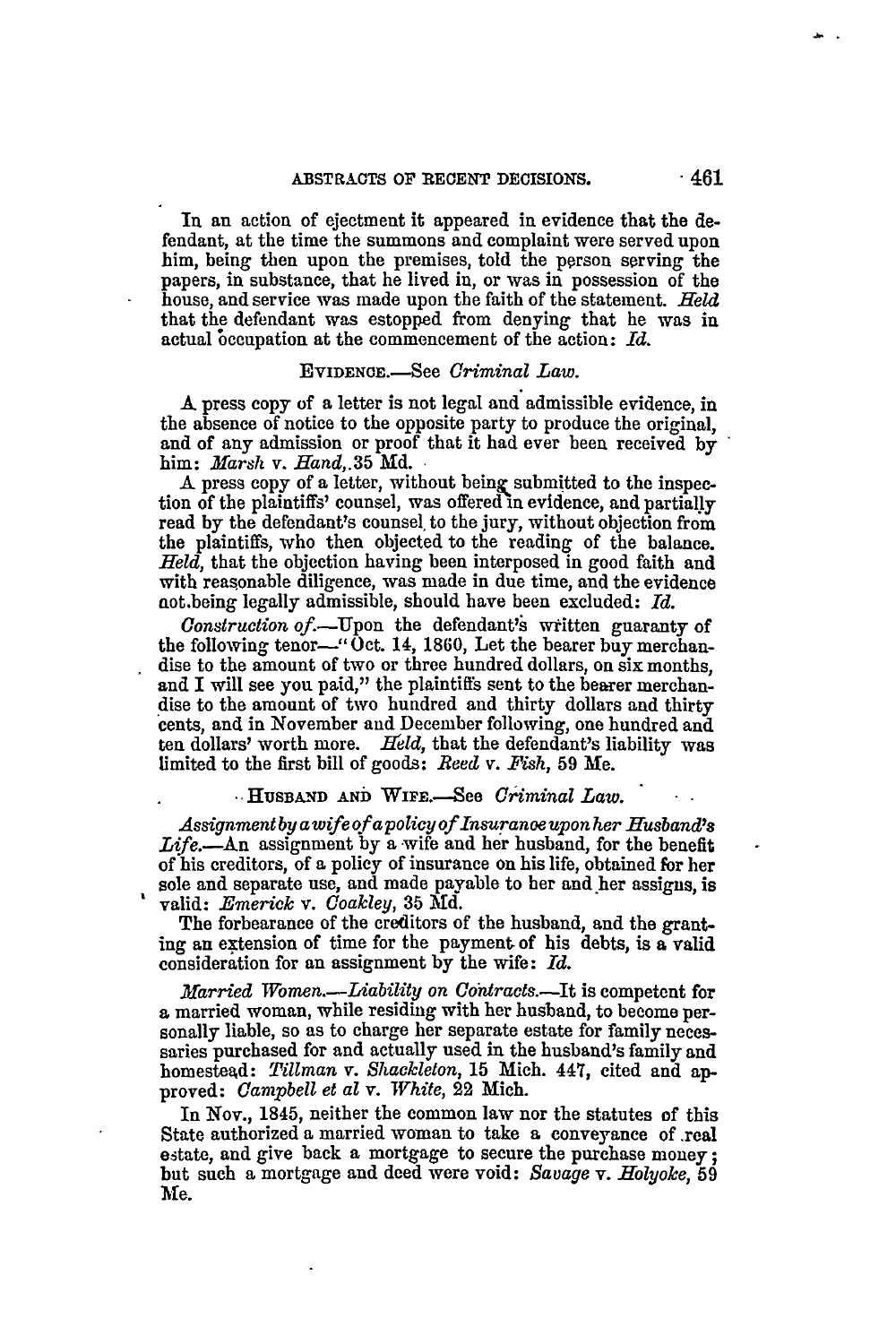A certified copy of a certificate of the entry **by** the mortgagee of such **a** mortgage on June 4, **1847,** for the purpose of foreclosing it, in the absence of any evidence that such possession was continued, would not be sufficient evidence of possession to enable him to maintain trespass for acts happening twenty years thereafter: *Id.*

### **INSOLVENT.**

*Insolvency of Estate- What is proper Evidence of-Practice.-* The only proper evidence of the insolvency of the estate of a deceased person is the ducumentary evidence from the probate office: *Bates v. Avery,* 59 Me.

But where the report of the evidence shows that the administrator testified without objection, that "the estate was represented insolvent Aug. 4, 1868;" that "a license from the judge of probate to sell the real estate was issued" on the same day; and the report stipulates that if upon the foregoing facts and evidence, the action is maintainable, a new trial is to be granted then for the purpose of determining whether or not the action is maintainable, the court will regard the insolvency as an admitted fact: *Id.*

### **INSUBANO.-See** *Husbaird and Wife.*

*Parol Evidence to explain Written Contracts.-Evidence* of the dircumstances under which a witten contract was executed, oi of the sense in which equivocal words in a written contract were used, for the purpose of explaining the contract, is admissible only when words have been employed which are ambiguous or equivocal in meaning: *North American Fire Ins. Co. v. Throop*, 22 Mich.

## **LANDLORD AND** *TENANT.*

*•Distress-Regulai-ity of Proceedings.-A* distress warrant directed distress to be made to satisfy rent due J. as per account, which was made out in J.'s name and sworn to by him. The warrant was signed by the Justice of the Peace before whom the affidavit was made with the letters *"J. P."* appended to the signature. *Held,* 1st. That if the person signing the warrant was in fact the agent of the landlord, the warrant was a sufficient authority to the constable, although not signed in terms as agent, or for the landlord by name. 2d. That a distress made in the name of the landlord, even if made without precedent authority, is validated by his subsequent adoption and ratification: *Jean v. Spurrier,* **• 5 Md.**

**A** distress is not vitiated by more rent being distrained for than is due; and the avowant may recover in the action of replevin what is actually due, where he alleges a larger sum in arrear than is so in fact: *Id.*

In the affidavit accompanying a distress warrant, the amount of rent due was stated to be "two hundred and fifty --;" and the annexed account was for **\$250.** *Held,* that the omission of the word "dollars" in the affidavit, was cured **by** the account: *Id.*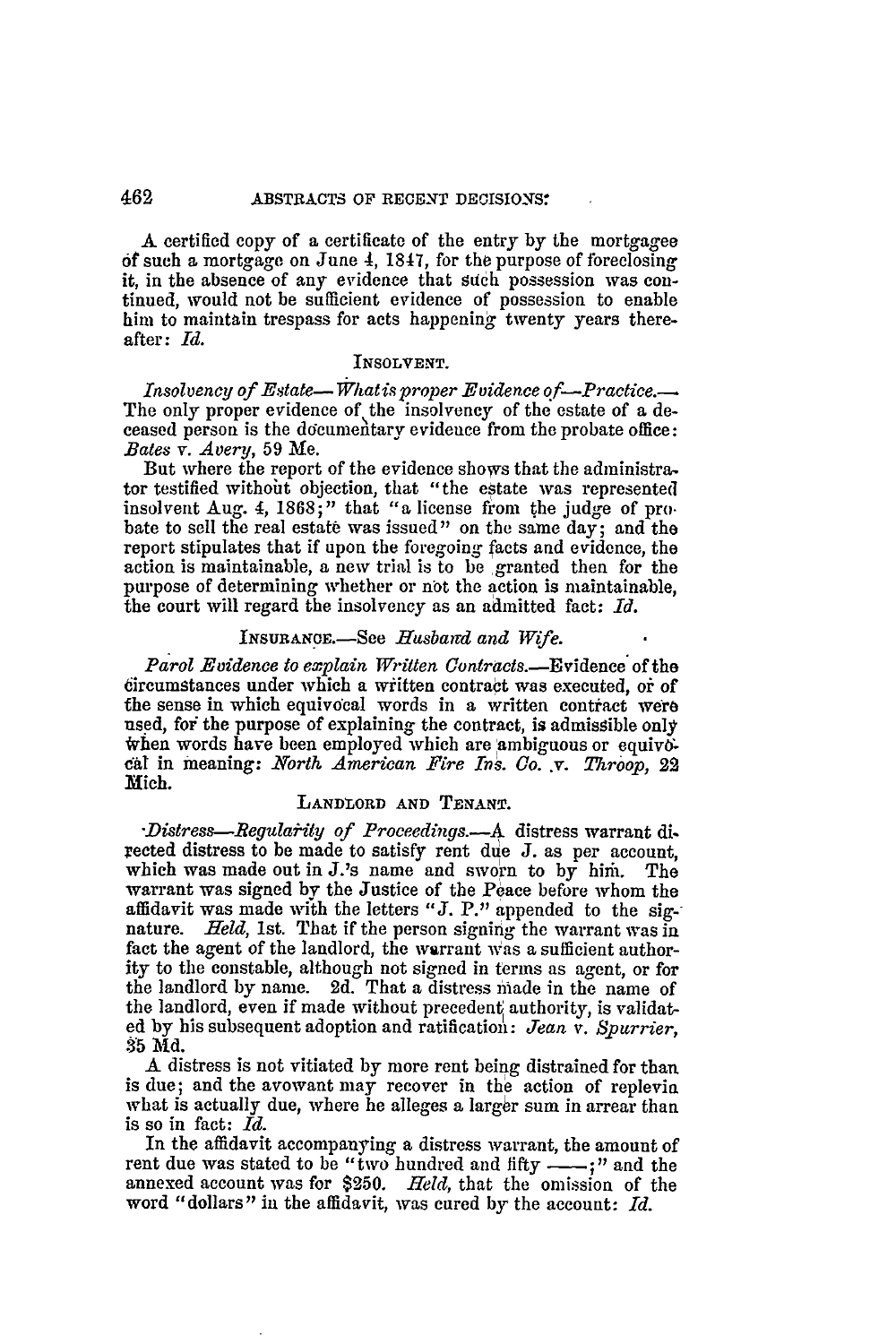#### 'MANDAMUS--See *Corporation.*

#### PARTNERSHIP.

*Right of* one *Partner to obtain Renewal of Lease, for his own*  $Benefit$ . Where, during the existence of a copartnership, new leases of the premises occupied by the firm as its place of business are obtained by one of the partners to himself, without the consent of his copartner, for a term to commence before the partnership ends, such leases will be declared to be held by the lessee as trustee for the firm: *Mitchell v. Beed,* **61** Barb.

And the same rule would apply in a case where the partnership was depending on the will of the partners, to be dissolved **by** either, on notice, and the lease was obtained before notice was given: *Id.*

But Where the partnership **is to** continue for **a** .specified tdrip, and there is nothing in the articles of copartnership which contemplates any extension of the term; and it is not claimed that the firm have any right of renewal ; there is nothing in the relatiom of the parties, under the partnership agreement, that prevents either partner from taking **a** new lease of the premises occupied by the firm, to himself alone, for a term to commence after the expiration of the partnetship, although obtained before its termination: *Id.*

Where two partners held the premises 6ccupied **by** them, under a lease running to the 1st of **May,** which **had** beeh assigned to them by H., in which **a** r'eversion was reserved to H. **of** two clays, at the end of the lease, so that the lease to the partners would expire with the 28th of April, during which period **H.,** and not the firm, was the holder **of** the lease. *Held,* that ove **of** the partners **bad** the right, as against the other, to obtain, during the partnership, for his own benefit, a renewal ot the lease from the 1st of **May:** *Id.*

#### TAXATION-See *Assessor-Trespass.*

*(ollectorof Taxes-Liability of.-A* collector of taxes who, after selling a distress, fails to restore the balance to the former owner; after deducting the unpaid taxes and legal expenses of sale, is a trespasser *ab initio : Carter* v. *Allen,* 59 Me.

Thus, where a collector of taxes for three successive years applied a portion of the proceeds of a distress sold according to law to a tax of the second year already paid, and another portion to illegal charges, and made a written account thereof accordingly, which, with the balance as therein appearing, he tendered to the owner, *Held,* that the collector was a trespasser *ab initio : Id.*

#### TREspAss.-See *Taxation.*

*Trespass quare clausum-What title wtll enable Plaintif to sustain--Tax title.-As* the law in this State was in 1835, in order to sustain a title under the tax-deed from a county treasurer, it must affirmatively appear that the provisions of law preparatory to and

463